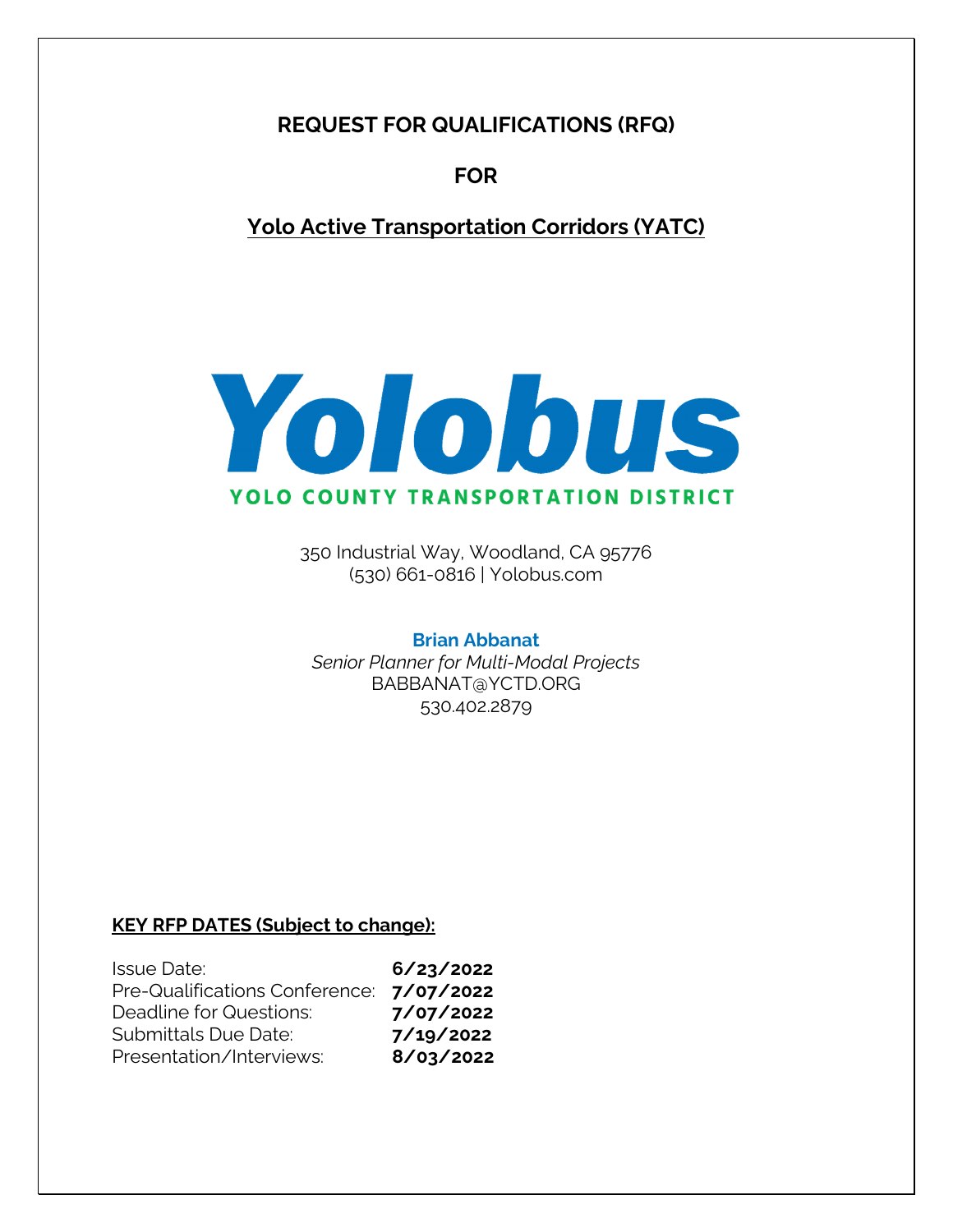# Contents

| 1.                                                                                   |     |  |  |  |
|--------------------------------------------------------------------------------------|-----|--|--|--|
|                                                                                      | 1.1 |  |  |  |
|                                                                                      | 1.2 |  |  |  |
|                                                                                      | 1.3 |  |  |  |
|                                                                                      | 1.4 |  |  |  |
|                                                                                      | 1.5 |  |  |  |
|                                                                                      | 1.6 |  |  |  |
|                                                                                      | 1.7 |  |  |  |
|                                                                                      | 1.8 |  |  |  |
|                                                                                      | 1.9 |  |  |  |
| 2.                                                                                   |     |  |  |  |
|                                                                                      | 2.1 |  |  |  |
|                                                                                      | 2.2 |  |  |  |
|                                                                                      | 2.3 |  |  |  |
|                                                                                      | 2.4 |  |  |  |
|                                                                                      | 2.5 |  |  |  |
| 3.                                                                                   |     |  |  |  |
| 4.                                                                                   |     |  |  |  |
|                                                                                      |     |  |  |  |
|                                                                                      |     |  |  |  |
|                                                                                      |     |  |  |  |
| Attachment C1 - RAISE Grant Application Narrative (Yolo Countywide Trail Network) 10 |     |  |  |  |
| Attachment C2 - RAISE Grant Application Maps (Yolo Countywide Trail Network)  10     |     |  |  |  |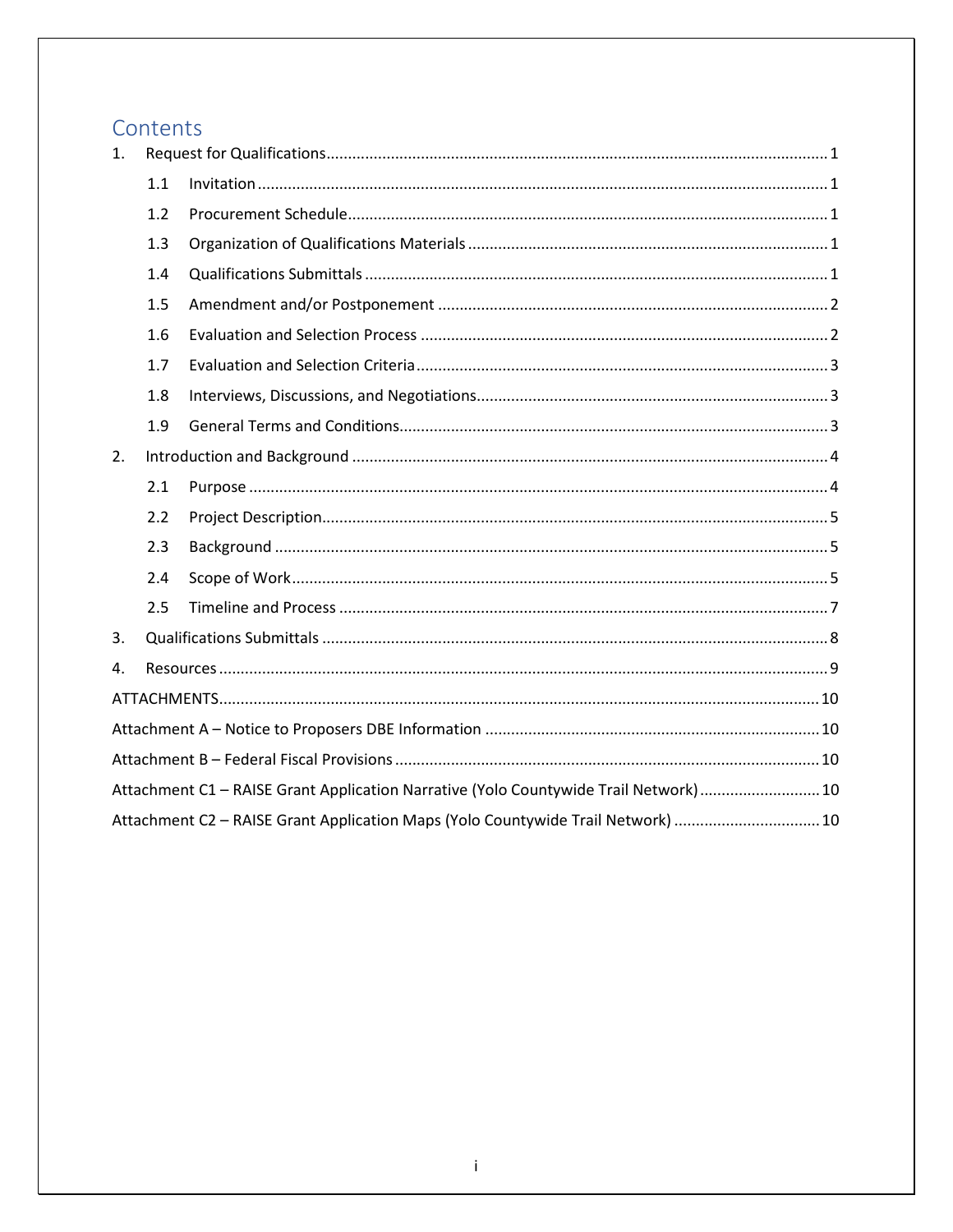# <span id="page-2-0"></span>1. Request for Qualifications

## <span id="page-2-1"></span>1.1 Invitation

The Yolo County Transportation District (hereinafter "YCTD") is seeking proposals from responsible firms for **YCTD RFQ #22-02, Yolo Active Transportation Corridors.** 

## <span id="page-2-2"></span>1.2 Procurement Schedule

The procurement process schedule follows:

| <b>Milestone</b>                                 | <b>Date</b>            |
|--------------------------------------------------|------------------------|
| Issue date of RFQ                                | Thursday, June 23      |
| Pre-Qualifications Conference (via Zoom webinar) | July 7, 2022           |
| <b>Deadline for Questions</b>                    | July 7, 2022           |
| <b>Submission Deadline</b>                       | Tuesday, July 19       |
| <b>Qualifications Evaluations</b>                | July $20 - 27$         |
| <b>Consultant Presentations / Interviews</b>     | Wednesday, August 3    |
| <b>Consultant Selection/ Award Announcements</b> | Monday, August 8       |
| Proposal Development / Contract Negotiations     | August 9 - September 2 |
| <b>Contract Execution</b>                        | Monday, September 12   |

This schedule is tentative and may be changed by YCTD at any time.

### Inquiry and Questions

Effective immediately upon release of the Request for Qualifications (RFQ) and until notice of contract award, all official communications from consultants regarding the requirements of this RFQ shall be directed to Brian Abbanat, Senior Planner at [babbanat@yctd.org.](mailto:babbanat@yctd.org)

## Pre-Qualifications Conference

A pre-proposal conference will be held via Zoom webinar at 10:00 AM Pacific Time on July 7, 2022. Firms wishing to participate may request more information by sending an email to [babbanat@yctd.org](mailto:babbanat@yctd.org) no later than 5:00 PM Pacific Time July 7, 2022. Firms that RSVP via email prior to the deadline will receive dial-in information. All prospective consultants are encouraged to attend.

## <span id="page-2-3"></span>1.3 Organization of Qualifications Materials

To enhance the comparability and facilitate evaluation, all Qualifications responses must be organized as follows:

- 1. Letter of Interest *(2 page maximum)*
- 2. Team Qualifications *(2 page maximum)*
- 3. Example Projects *(6 page maximum)*
- 4. Supporting Documentation
	- a. Organizational Chart *(1 page maximum)*
	- b. Key Staff *(1 page maximum)*
	- c. Public Engagement Approach *(1 page maximum)*
	- d. References
- 5. Completed Caltrans LAPM Forms

## <span id="page-2-4"></span>1.4 Qualifications Submittals

Qualifications shall be submitted electronically via email to Brian Abbanat, Senior Planner at [babbanat@yctd.org](mailto:babbanat@yctd.org) before the submission deadline. The YCTD email system does not accept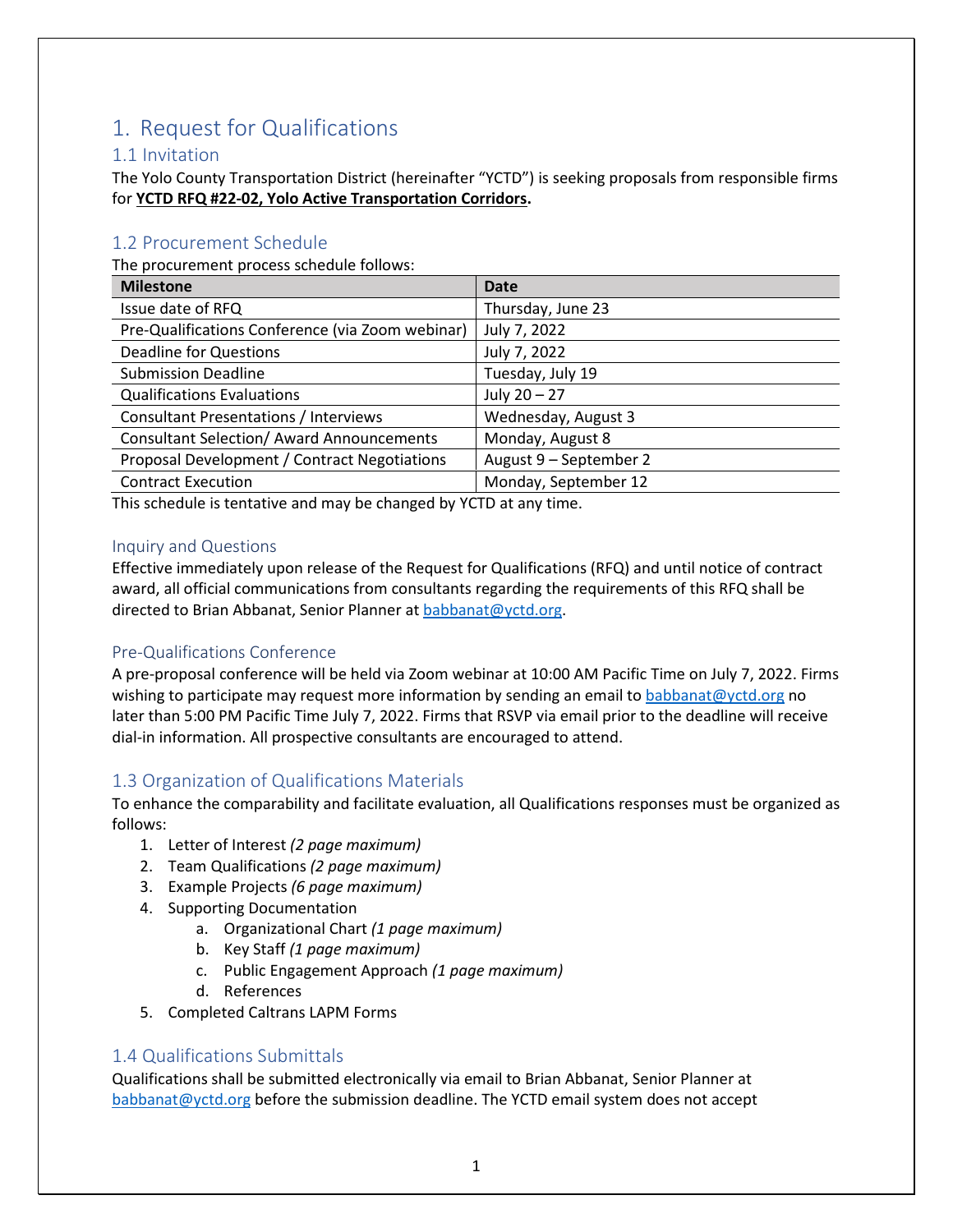attachments larger than 10 MB. If your proposal is near this size or greater, please mail two USB drives containing your proposal to:

Yolo Active Transportation Corridors (YATC) RFQ #22-02 Yolo County Transportation District Attn: Brian Abbanat, Senior Planner 350 Industrial Way Woodland, CA 95776

USB drives must be received before the submission deadline.

Note: YCTD staff work hybrid schedules. Please send inquiries via e-mail.

## <span id="page-3-0"></span>1.5 Amendment and/or Postponement

YCTD reserves the right to postpone, for its own convenience, the deadline for submitting Qualifications. Further, YCTD reserves the right to unilaterally revise or amend the scope of work up to the time set for submitting Qualifications. Such revisions and amendments, if any, shall be announced by addenda to this solicitation. Copies of such addenda shall be furnished to all prospective consultants and a copy will be posted on YCTD's website. The deadline for submitting Qualifications shall be at least five (5) working days after the last addendum and the addendum shall include an announcement of the new date, if applicable, for submitting Qualifications. Consultants are requested to acknowledge receipt of all addendums as part of the Qualifications. Failure to acknowledge an addendum will not automatically disqualify a consultant, but failure to address any changes in the Qualifications may lead to a lower score than would otherwise be the case. Any consultant whose Qualifications has already been submitted to YCTD when the decision to postpone is made will be afforded the opportunity to revise or withdraw their Qualifications.

## <span id="page-3-1"></span>1.6 Evaluation and Selection Process

YCTD is conducting a one-step RFQ process for selecting a consulting team.

#### Responsiveness

For consultants to be considered for the Contract, the Qualifications must be responsive to the RFQ, and YCTD must be able to determine that the consultants can perform the Contract satisfactorily. Responsive Qualifications are those complying in all material aspects of the solicitation. Consultants may, at any time after the submission of the Qualifications, be requested to submit further written evidence verifying that the firm(s) meets the criteria necessary to be determined a responsible consultant. Refusal to provide requested information may result in the consultants being declared nonresponsive and disqualified.

Consultants are expected to agree with the terms contained or referenced herein. Consultants should therefore not make any changes to these terms, nor restate any provisions in their Qualifications or supporting material. However, if the consultant has any specific exceptions, such exceptions should be set forth in a separate letter included with its response to the RFQ. YCTD is under no obligation to entertain or accept any such specific exceptions.

YCTD will accept proposals that offer exceptions to YCTD's general terms and conditions. YCTD may negotiate such exceptions with consultants that fall within the overall competitive range. Should YCTD and a consultant fail to come to acceptable terms, that consultant shall be eliminated from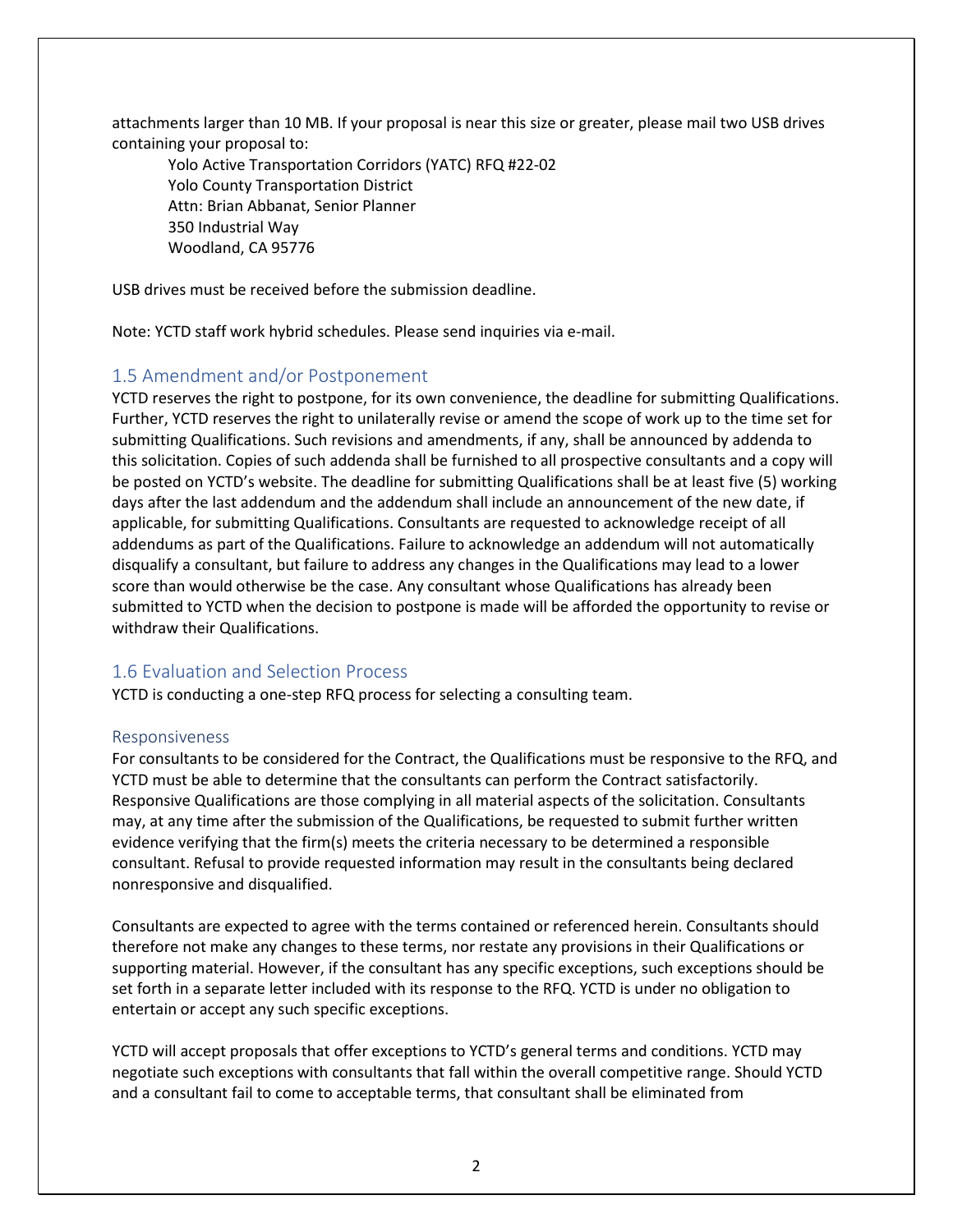consideration for contract award.

YCTD will appoint an Evaluation Committee to evaluate all Qualifications submitted for this project. To be acceptable, Qualifications shall comply with Section 1.2 requirements.

## <span id="page-4-0"></span>1.7 Evaluation and Selection Criteria

All Qualifications will be initially evaluated and ranked by the Evaluation Committee based on the weighted evaluation criteria in Table 1.

#### Evaluation Form

Each member of the Evaluation Committee shall complete an evaluation form for each Qualifications submitted. The final rating for each Qualifications shall be based on the average of the total score compiled by members of the Evaluation Committee.

| <b>Criteria</b>                 | Weight     |  |  |
|---------------------------------|------------|--|--|
| Letter of Interest              | 30 points  |  |  |
| <b>Team Qualifications</b>      | 35 points  |  |  |
| <b>Example Projects</b>         | 25 points  |  |  |
| <b>Supporting Documentation</b> | 10 points  |  |  |
| <b>Total</b>                    | 100 points |  |  |
|                                 |            |  |  |

#### *Table 1. Evaluation Criteria*

## <span id="page-4-1"></span>1.8 Interviews, Discussions, and Negotiations

#### Interviews

A short list of consulting teams will be selected based on the consultant teams' Qualifications against the Table 1 criteria. Following the interviews, the Committee will then select consultant, collaborate with consultant on a desired scope of work, and solicit a formal proposal.

#### Negotiations

YCTD staff will negotiate with selected consultant upon receipt of the draft proposal.

#### Best and Final Offer

The best and final offer will contain all information and documents necessary to state the consultant's entire proposal without reference to the original proposal or to any supplements that may have been submitted during negotiations.

#### Contract Award

Award will be made to the responsible firm upon successful negotiations. If terms cannot be reached, YCTD reserves the right to withdraw from negotiations and select the next most qualified consultant.

### <span id="page-4-2"></span>1.9 General Terms and Conditions

#### **Contract**

Any contract resulting from this RFQ may be subject to a financial assistance contract/agreement between YCTD and the California Department of Transportation (Caltrans), and between YCTD and the U.S. Department of Transportation, Federal Transit Administration (FTA). The contract shall be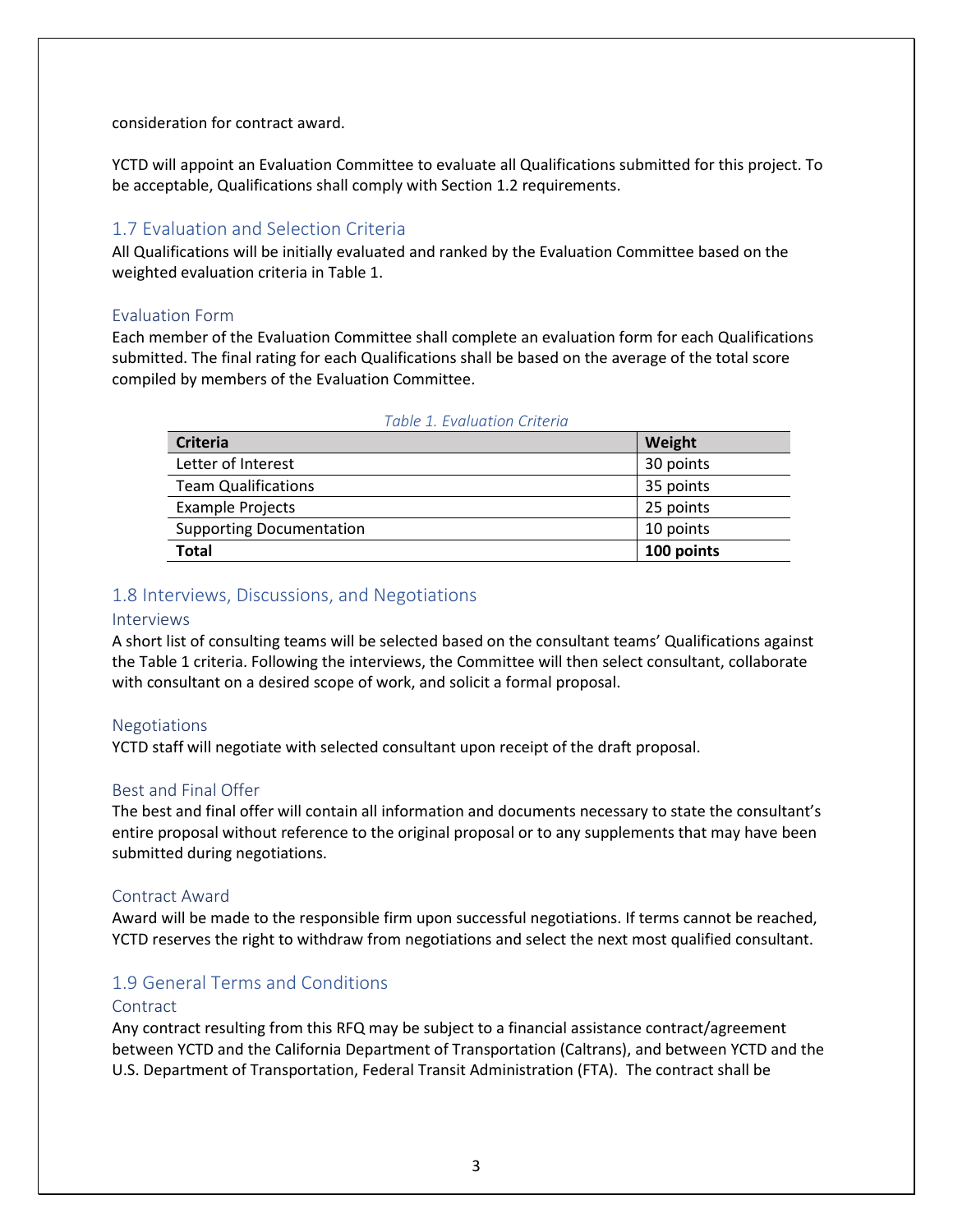governed by all applicable state and federal regulations.

Submission of a proposal constitutes an offer to perform the work specified and to be bound by the terms contained in this RFQ and subsequent contract negotiations. Upon acceptance of the offer, and upon award of the contract to the successful consultant (if any), this procurement solicitation document, together with the completed and executed forms required herein, and all attachments hereto, together with the contract shall collectively constitute the contract documents. The contract shall be a firm, fixed-price contract. Consultant warrants that employees who participate in this project will be compensated in accordance with the law.

## Contract Term

Term is dependent upon project scope negotiations.

# <span id="page-5-0"></span>2. Introduction and Background

## <span id="page-5-1"></span>2.1 Purpose

The Yolo County Transportation District invites consultant teams to submit qualifications in response to the Request for Qualifications ("RFQ") for, public outreach, long-range transportation planning, and construction engineering and other consulting services as necessary to conduct the Yolo Active Transportation Corridors Plan "YATC". YATC will develop an active transportation plan for a network of multiuse trails that will help to address barriers to mobility for low-income and minority residents of Yolo County, California (population 220,500). This planning project will build upon YCTD's recent efforts to explore how public interest design of transportation services can be used to address the needs of the region's most isolated and disadvantaged areas, where the impacts of systemic racism, institutional disadvantages of rurality, and disproportionately high environmental burdens generate disparities in socioeconomic outcomes.

YATC is a \$1.7 million project with \$1.2 million in federal funds from the Rebuilding Americans Infrastructure with Sustainability and Equity (RAISE) discretionary grant program. YATC will accomplish two objectives:

- Establish a long-term vision and planning document for active transportation corridors in Yolo County.
- Establish priorities and complete construction documents for at least one (1) and up to three (3) corridors.

### **Qualification submittals will be received until 4pm on Tuesday, July 19th .**

YATC will emphasize robust public involvement and strategic, cost-effective solutions. The consultant teams are expected to provide professional skills in the following areas:

- Public engagement "meeting folks where they are at," by 1) working/coordinating directly with community-based organizations for community outreach, 2) organizing and leading conveniently located and timed community events to provide bilingual information about the project, and 3) using multi-platform virtual public engagement and providing visual simulations and renderings.
- Travel behavior analysis to identify gaps in bike-to-work infrastructure and inform the prioritization of trails to encourage bike commuting.
- Contemporary active transportation master planning in rural environments including:
	- o Corridor visioning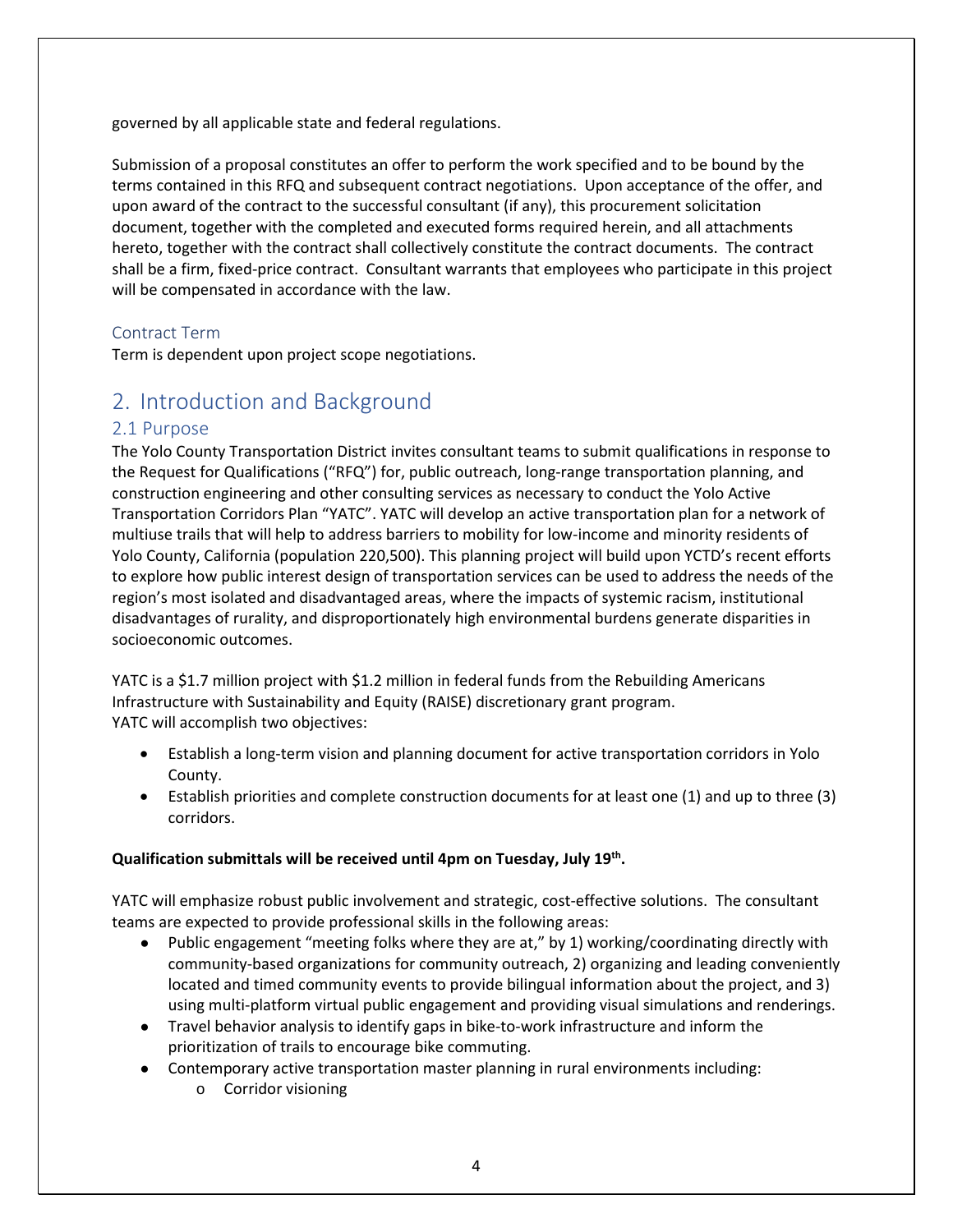- o Wayfinding
- o Design best practices for at-grade crossings of higher speed county roads
- o Landscape design and lighting at strategic locations
- o Placemaking for community gateways
- Topographic & utility surveying
- Implementation strategy, cost estimating, and life-cycle costs
- Effective and clear project management and communication skills.
- Maintain defined schedule, efficient management of engagement process and stakeholders.
- Potential interagency permitting processes (e.g. flood control districts, local agency encroachment permits, etc.)
- NEPA/CEQA, federal permitting and funding obligation processes.

## <span id="page-6-0"></span>2.2 Project Description

This project will conduct community outreach, map areas of persistent poverty in the county, prioritize disadvantaged areas for access to the bike/pedestrian trail network, assess the feasibility of electric bike/scooter charging stations, provide conceptual design plans and cost estimates to build out the trail network, and develop 100% design and engineering and construction documents for top priority trails. This YCTD Bike & Pedestrian Trail Network Planning project will advance the broader Sacramento Area Council of Government's Parks and Trails Strategic Development Plan, which envisions a dynamic, regional system of interconnected trails and parks across El Dorado, Placer, Sacramento, Sutter, Yolo, and Yuba counties in Northern California.

YCTD seeks a strategic and creative firm or team for the development of the YATC Plan. YCTD desires a firm or team that has a broad-based experience creating safe, connected, and buildable active transportation corridors that treats all people equitably.

## <span id="page-6-1"></span>2.3 Background

YCTD, which operates the Yolobus local and intercity bus service, offers safe, economical, and sustainable alternatives to conventional transportation within its service area that includes Davis, West Sacramento, Winters, Woodland, downtown Sacramento, Sacramento International Airport, Cache Creek Casino Resort, Esparto, Madison, Dunnigan and Knights Landing. The population of Yolo County is primarily concentrated in smaller cities surrounded by working lands. While in the past these services were limited to transit, YCTD is in the process of expanding its services to better meet the mobility needs of its geographically, racially, ethnically, and economically diverse service area. According to the US DOT's RAISE Persistent Poverty Project Status Tool, twenty-two (22) out of the 85 total Census Tracts included in the YCTD service area are Areas of Persistent Poverty. Residents of these areas contend with barriers to access to jobs, educational attainment, health, and opportunity. This planning project will build upon YCTD's recent efforts to explore how public interest design of transportation services can be used to address the needs of the region's most isolated and disadvantaged areas, where the impacts of systemic racism, institutional disadvantages of rurality, and disproportionately high environmental burdens generate disparities in socioeconomic outcomes.

## <span id="page-6-2"></span>2.4 Scope of Work

The below scope of work reflects a rough framework for expected level of effort and detail for YATC deliverables. After selection of the preferred consultant team YCTD will lead a project definition process to further establish the desired scope of work with the consultant team. The consultant team will be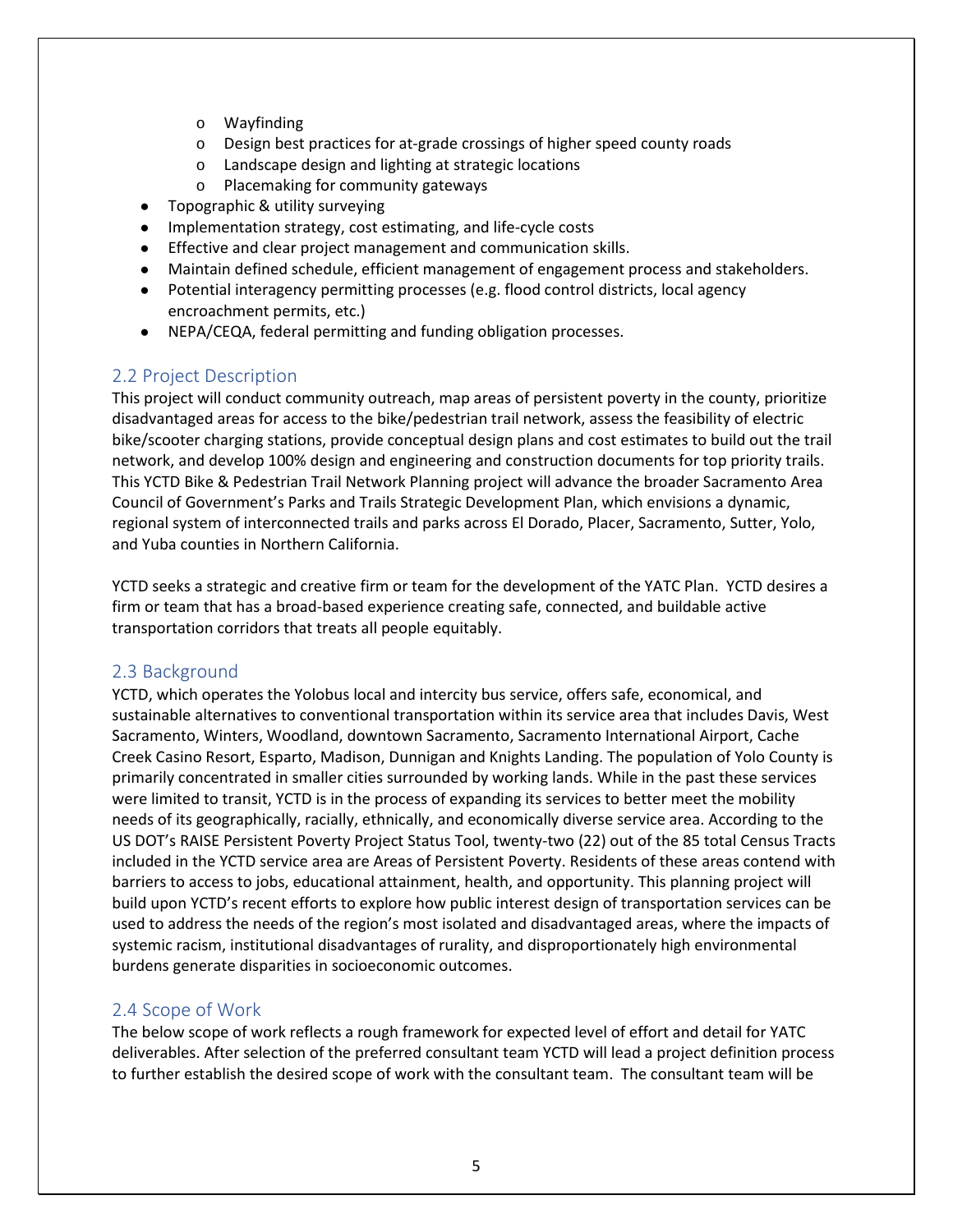asked to provide a schedule, budget, and detailed project proposal to accomplish the desired scope of work at that time.

#### Existing Conditions Assessment

Consultant will review recent planning documents, surveys, maps, and data collected at the YCTD and SACOG level to assess existing conditions and determine what additional data is needed to inform the Plan. This assessment will include building upon the recent mapping of disadvantaged and low-income areas by mapping areas of persistent poverty as defined by US DOT in relation to access to existing trails and transit hubs in the County to inform the prioritization of these areas for trail development.

### Public Outreach and Community Engagement

Consultant will develop a community engagement strategy deploying a full range of input opportunities with an emphasis on "meeting people where they are", both physically and rhetorically. Culturally context-sensitive engagement will be important from not only a demographic standpoint, but also recognizing each community's unique cultural context.

Consultants will work with YCTD's new Communications & Marketing Specialist to develop a marketing plan and schedule for conducting targeted outreach to engage community members in the planning process. The plan will outline strategies that the project team and its partners will deploy to encourage in and remove barriers to participation in the community engagement portion of this project.

#### Plan Development

Consultants and staff will work together to develop the plan, which will include the following considerations/components: siting, trail design, trail layout, trail construction, trail support facilities, permits and compliance with local and state ordinances, trail maintenance, and costs. The Plan will evaluate design alternatives for selection by YCTD and outline recommendations for implementation.

Existing active transportation planning documents vary within the County. Most of the larger incorporated cities have approved transportation infrastructure plans in place. Some of the smaller unincorporated communities have completed community plans within the past decade but have limited or no planned active transportation improvements. Others still have no current community plan and/or no basic infrastructure (e.g. wet utilities, sidewalks, storm drainage). YATC represents an opportunity to work with and within these communities to identify deficiencies and incorporate active transportation planning to support local mobility needs.

### Final Design & Engineering for Priority Segments

The consulting team advance design and engineering to the 100% for the top priority trail segments identified in the Plan. This will include completing permitting and approvals and producing construction documents for a shovel-ready construction project that falls within a reasonable cost range for pursuing and leveraging federal and state construction funds to initiate construction by spring 2024.

YCTD will separate the project into two separate phases with the consulting team: 1) an initial agreement for the full planning and visioning process and 2) an amended agreement for design and engineering once more information is known about prioritized corridors and consultant level of effort can be better assessed.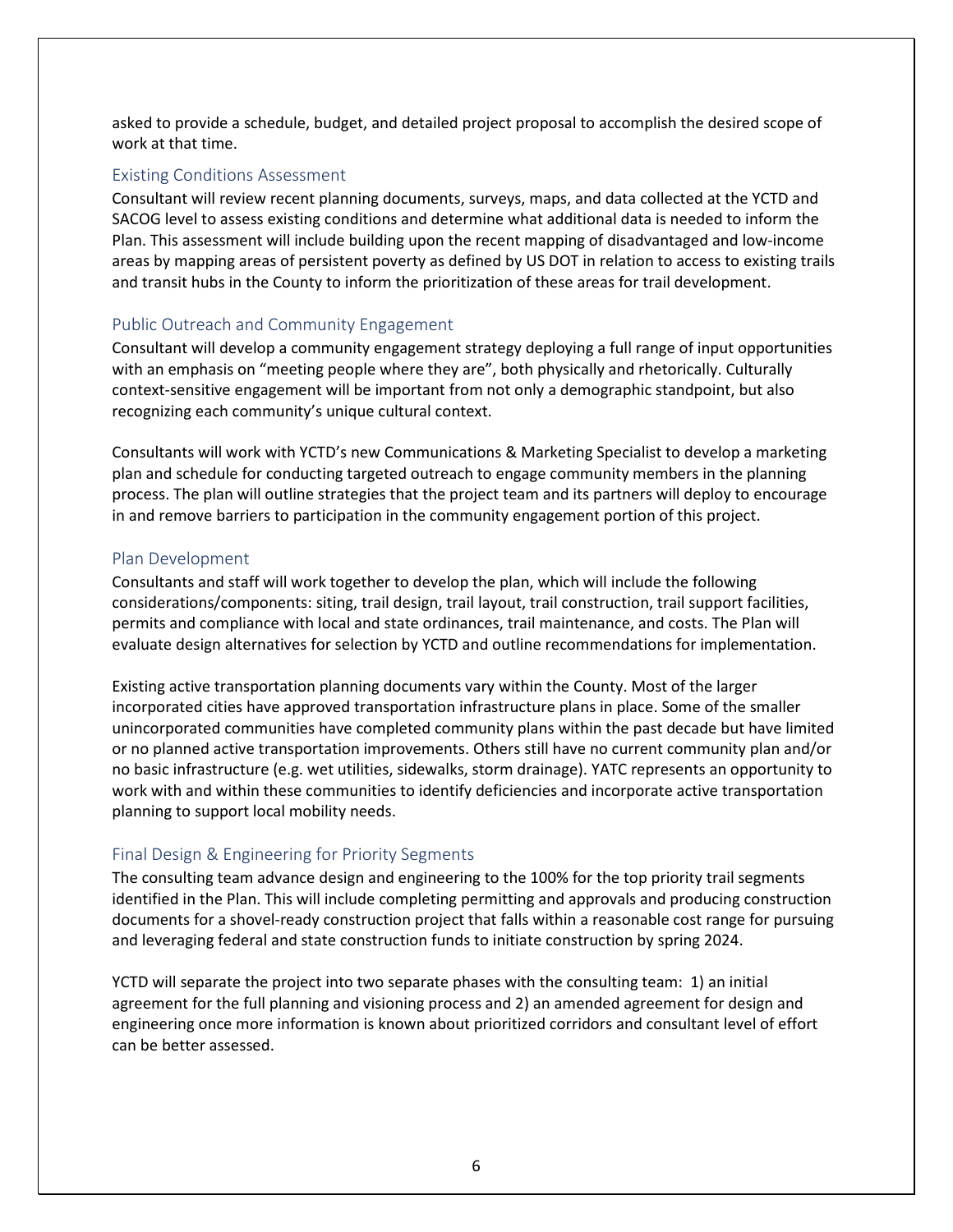#### Preliminary Design, Cost Estimates, & Prioritization

Guided by public engagement results, the transportation planning/design consultant will develop conceptual design plans and cost estimates for the Plan. The consulting team will conduct a topographic utility survey and all environmental investigations necessary to produce preliminary design concepts. The Plan will prioritize trail segments for construction based on capacity to establish access for lowincome and non-driving communities to jobs, education, healthcare, and other key destinations; connections to transit hubs; benefits to areas of persistent poverty and majority-minority communities with environmental burdens; strength of local partnerships; and cost and availability of funds.

#### Implementation Strategy

Consultants will expand on cost estimates & prioritization by developing an implementation strategy, laying out a road map for project construction including phasing and identifying potential funding sources. Consultants will conduct a thorough review of existing and emerging funding programs at all levels of government (regional, state, federal) and across disciplines (e.g. transportation, recreation, public space access, public health, environmental remediation, etc.). Discretionary funding sources should be assigned to corridors/segments based on their programs' goals/objectives and how each corridor/segment has a competitive advantage therein.

## <span id="page-8-0"></span>2.5 Timeline and Process

YCTD assumes a rough, high-level process reflecting the below chart. The final schedule and milestones will be negotiated with the selected consulting team.



### Technical Advisory Committee

The Project will be guided by a Technical Advisory Committee (TAC), comprised of key local agency / public sector stakeholders who have a vested interest in how YATC projects interface with planned improvements in their jurisdictions. Staff and consultants will determine the appropriate TAC meeting frequency, but monthly is a baseline assumption.

#### Steering Committee

The Project will be guided by a Steering Committee (SC), comprised of community stakeholders who have a vested interest in countywide active transportation. These can consist of advocacy and other non-governmental organizations. Meeting frequency is imagined to mirror the TAC.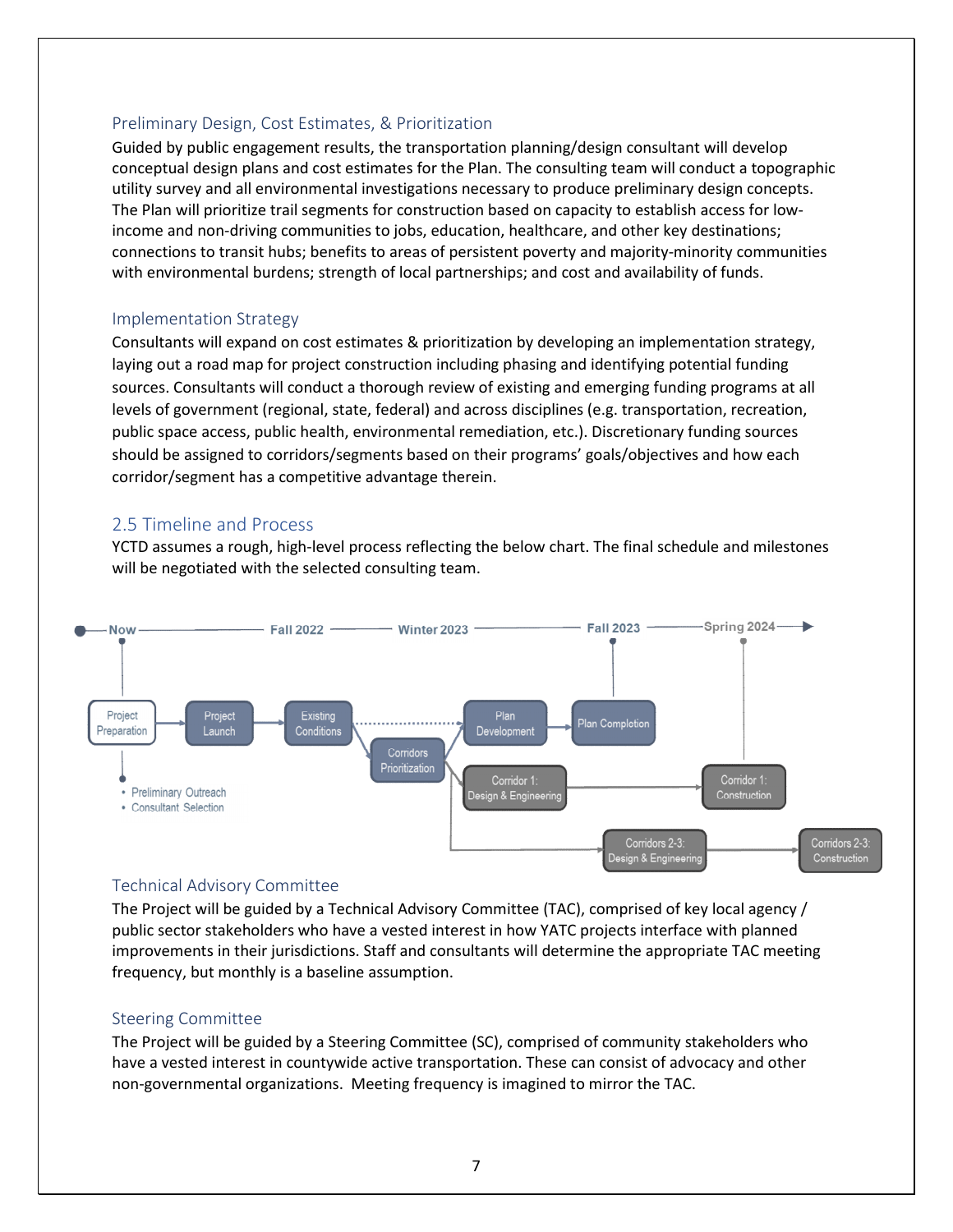# <span id="page-9-0"></span>3. Qualifications Submittals

## Letter of Interest *(2 full page maximum)*

- Summarize the strengths of the team. Include a narrative of the team's approach and experience in working with a multi-agency client group, as well as a diverse and engaged public.
- Describe your understanding of active transportation's role for the Yolo County community, existing challenges and opportunities, and factors affecting countywide active transportation over the next 30 years. *Note: Failure to address this topic will adversely affect consulting team's score.*

## Team Qualification *(3 page maximum)*

Describe experience with projects of similar scope and complexity. Demonstrate effective project management and quality control / assurance measures. Provide experience with comprehensive project management during all phases of the project, including ability to coordinate the work of internal staff and consultants, complete all phases according to schedule and budget, and produce technical reports, documents, and conceptual designs of superior quality. Include, if applicable, experience working together as a team of consultants.

## Example Projects *(6 page maximum)*

Provide a portfolio of your most comparable projects with brief narrative and exhibits as well as project status if not fully constructed. Limit each project to a single page, including exhibits and images. Example projects should be limited to plans that have been adopted/approved and projects constructed/under construction within the past ten years.

## Supporting Documentation

- Organizational chart (1 page maximum)
- Resumes for key staff
- Public Engagement Approach (1 page maximum) Include descriptions or list of non-traditional, interactive public outreach tools available for broad community input, with attention to underrepresented communities
- References. Provide contact information for four project owners (two planning, two capital) who can attest to the team's expertise in the project scope and process

## Completed Caltrans LAPM Forms\*

- LAPM Exhibit 10-H: Cost Proposal
- LAPM Exhibit 10-K: Consultant Certification of Contract Costs and Financial Management System
- LAPM Exhibit 10-O1: Consultant Proposal DBE Commitment
- LAPM Exhibit 10-Q: Disclosure of Lobbying Activities
- LAPM Exhibit 15-H: DBE Information Good Faith Efforts
- California Safe Harbor Indirect Cost Rate Program Form

\*Forms must be submitted but are not included in this RFQ package. Consulting teams are directed to Caltrans LAPM forms at: [https://dot.ca.gov/programs/local-assistance/forms/local-assistance](https://dot.ca.gov/programs/local-assistance/forms/local-assistance-procedures-manual-forms)[procedures-manual-forms](https://dot.ca.gov/programs/local-assistance/forms/local-assistance-procedures-manual-forms)

Reference Attachments

Attachment A: LAPM Exhibit 10-I Notice to Proposers DBE Information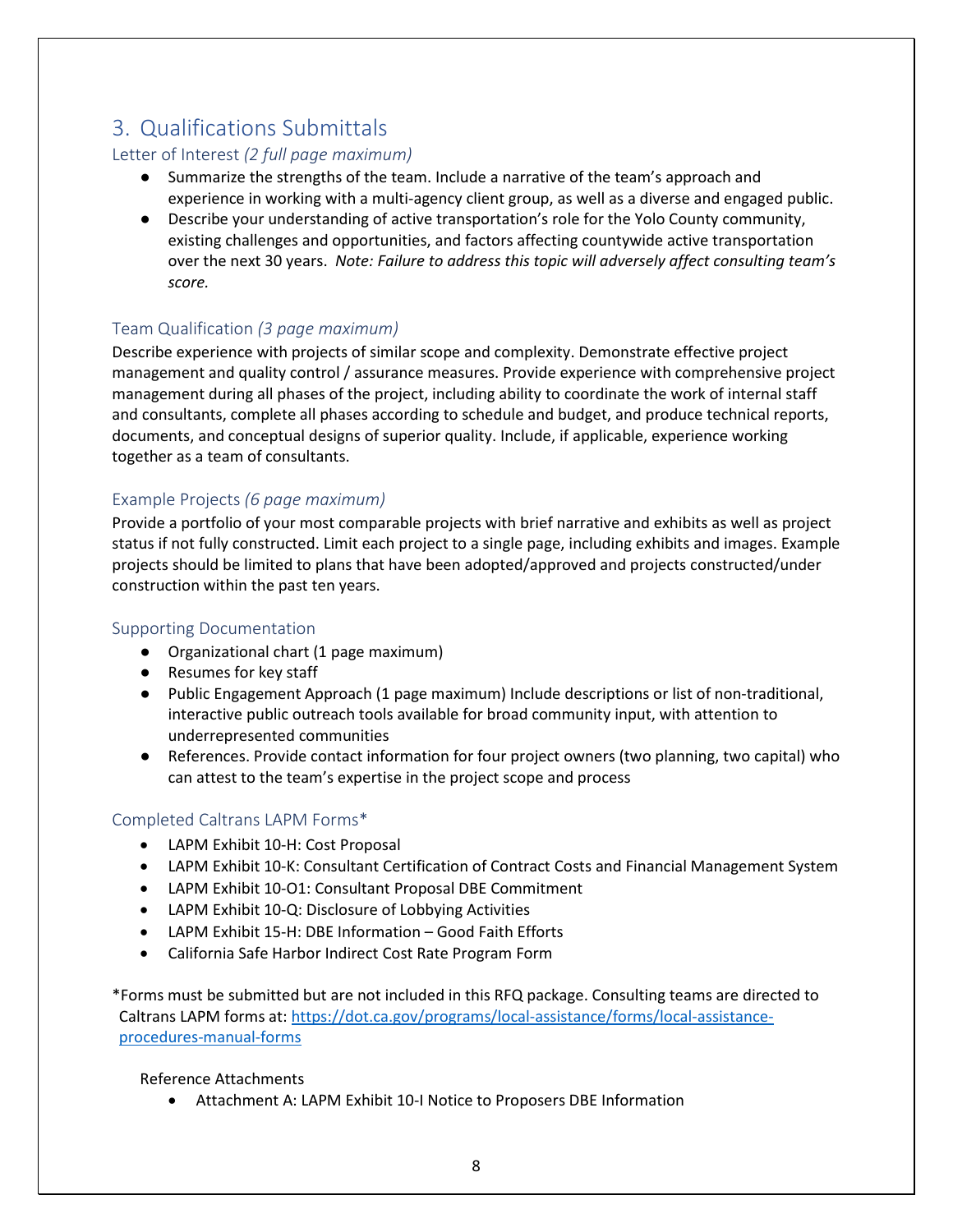- Attachment B: LAPM Exhibit 10-R Federal Fiscal Provisions
- Attachment C1: RAISE Grant Application Narrative
- Attachment C2: RAISE Grant Application Maps

# <span id="page-10-0"></span>4. Resources

#### Davis

- 2021 Transportation Implementation Plan
- 2016 Street Design Standards
- 2014 Beyond Platinum: Bicycle Action Plan

#### West Sacramento

- 2021 Mobility Action Plan
- 2018 Bicycle, Pedestrian, and Trails Master Plan
- 2002 Street Design Standards

#### Winters

- 2021 Transportation Improvements Standards
- 2013 Bikeway System Master Plan

#### Woodland

- 2021 Transportation System Design Standards
- 2002 Bicycle Transportation Plan

#### Yolo County

- 2020 Cache Creek Parkway Plan
- 2019 Esparto Community Plan
- 2015 Clarksburg Area Community Plan
- [2013 Y](https://www.cityofdavis.org/home/showdocument?id=8324)olo County Bicycle Transportation Plan
- 2009 Yolo County General Plan Circulation Element
- 2008 Yolo County Improvement Standards

#### UC Davis

- 2020-21 UC Davis Institute of Transportation Studies Campus Travel Survey
- 2018 UC Davis Long Range Development Plan
- 2009 Bike & Transit Network Plan

#### **Other**

 2010 Great Delta California Delta Trail Blueprint Report for Contra Costa and Solano Counties (Delta Protection Commission)